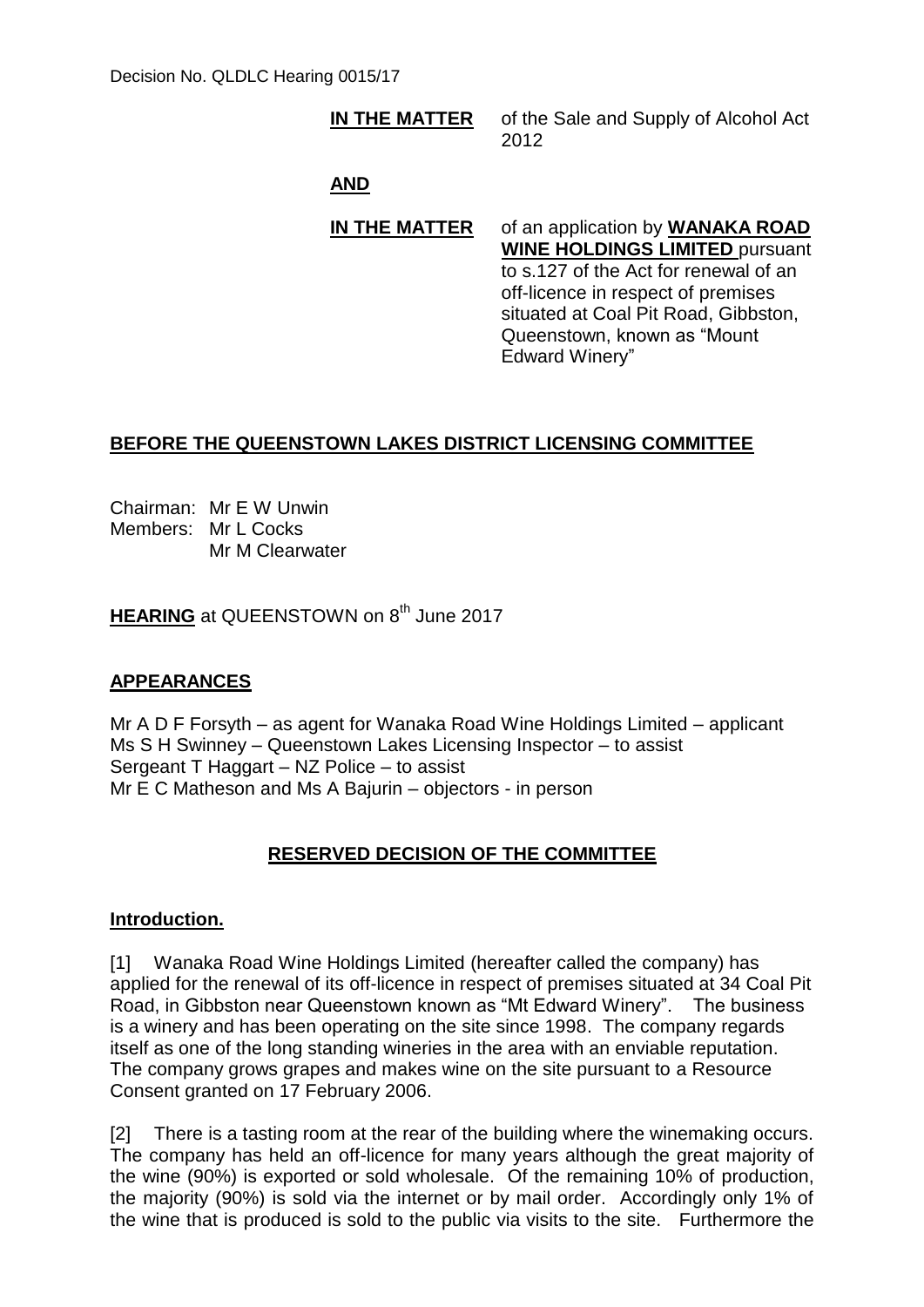opportunity to taste and purchase wine is by appointment only. The company only allows two or three visits per week and none during the harvest period. In summary, the physical sale of wine to the public plays a minor part in a major business.

[3] The current off-licence allows sales of wine between 9.00am and 5.00pm seven days a week. No changes were sought to the conditions of the licence. The business is located in the Gibbston character zone which allows the location and operation of wineries. Mr A D F Forsyth is the company's general manager and one of its winemakers. He has held these positions since 2003. He is neither a shareholder nor a director of the company. The company's directors are currently John Newey Buchanan and Robert James Cameron.

[4] In accordance with the Act, the Police, Inspector and Medical Officer of Health inquired into the application. Neither the Police nor the Medical Officer of Health had matters in opposition. In her report, the Inspector advised that she was satisfied that the company was a suitable entity to be involved with the ownership and management of licensed premises.

[5] The application attracted an objection from Mr E Matheson a neighbour. His objection related to excessive noise emanating from the premises. His main concern was music. The Inspector noted that the issue had become emotive for the objector and that he and his partner wished to voice their concerns at a public hearing. A further issue was raised during discussions between the Inspector and the objectors involving dogs roaming on or near their land and causing a nuisance. The winery is located next to a Community Reserve and the objectors live on the other side of the reserve.

## **The Application.**

[6] Mr Forsyth has a long history with the wine industry and has lived in the area for 23 years. He has been a wine maker and a manager for two other wineries during this time. As stated above, he has been with the company for 14 years. He is a director of the New Zealand Winegrowers Pinot Noir Board as well as being the present Chair of the LUMA Light Festival Charitable Trust. He argued that the company involves itself heavily in the community. He is the holder of a Manager's Certificate and is the only certificated manager employed by the company. In the 19 years of operation the company has never before had an issue either with the running of the winery or the operation of the licence.

[7] It was perhaps unfortunate that the company did not seek legal advice prior to the hearing. It is abundantly clear that there is an ongoing neighbourhood disagreement between the objectors and Mr Forsyth. Rather than deal with the relevant issues to be decided by the Committee, both parties chose to use the hearing as a type of 'battleground' to air their respective grievances. The level of personal antagonism between Mr Forsyth and the objectors appeared to be quite toxic. Mr Forsyth argued that the objection was vexatious and vindictive and related back to when the objectors moved in approximately four years ago. What is not clear is whether he was saying so from a personal perspective or on the company's behalf.

[8] Mr Forsyth addressed the issue of dogs occasionally wandering. He owns a dog which visits the winery. In addition there is a dog named 'Gracie' which is owned by Mr Forsyth's partner, Ms L Coutts. Ms Coutts works full time at another winery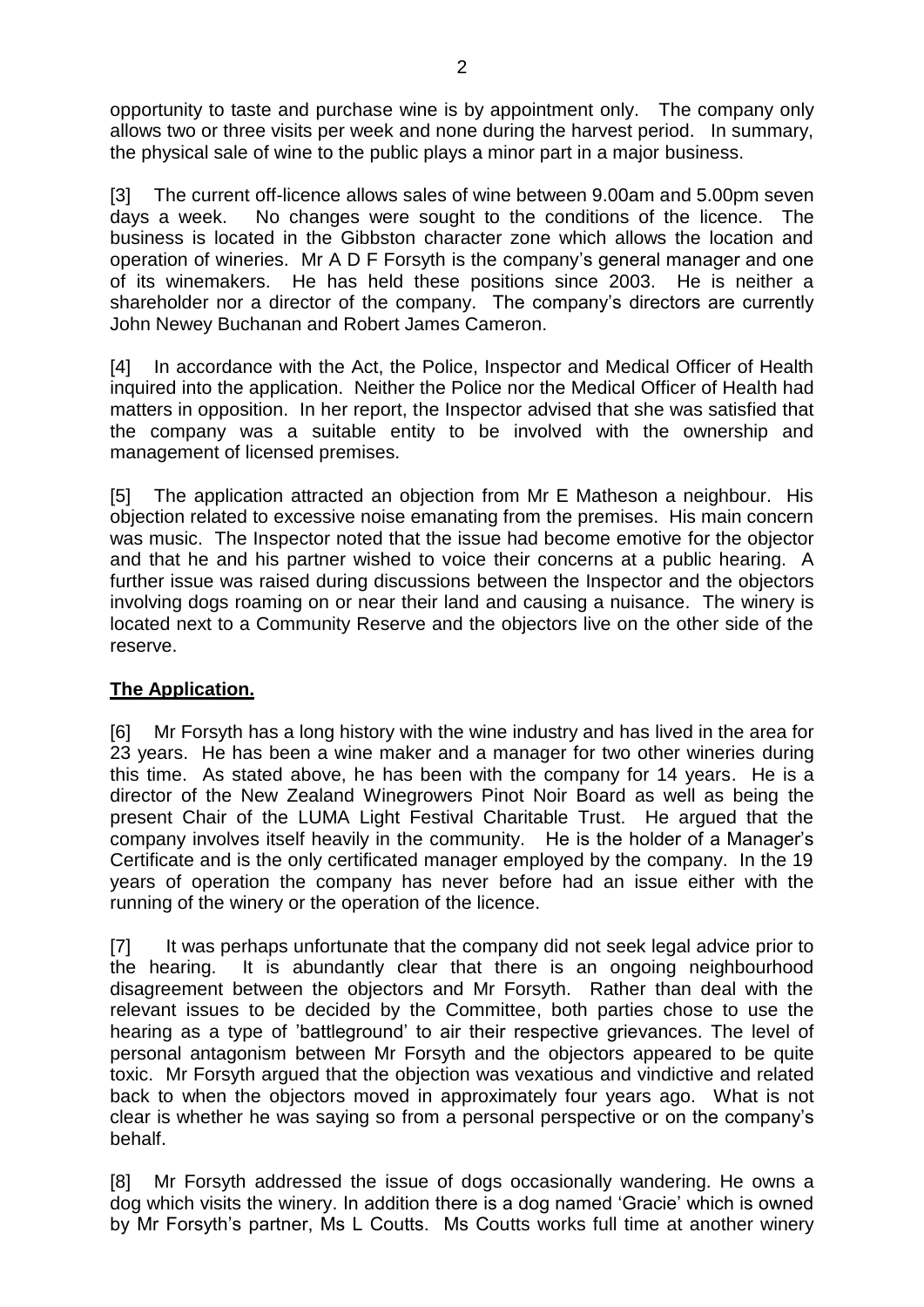and takes the dog with her. Neither the dog nor the owner resides at the winery but both have visited from time to time. On 2<sup>nd</sup> May 2016 when the dog was a puppy it ran into the Matheson property and was called back. A complaint was lodged with the Council. There is yet another dog called 'Georgie' which is owned by Ms A Riederer, the company's winemaker. This dog is known to run to the neighbour's fence and bark at the neighbours' dogs. Complaints have been lodged with the Council about dog behaviour on 28<sup>th</sup> June 2016, 23<sup>rd</sup> September 2016, and 29<sup>th</sup> April 17.

[9] Mr Forsyth refuted any suggestion of lack of control for the incident dated  $23<sup>rd</sup>$ September and quoted the comments from the animal control officer as follows: "Duncan was very cooperative in providing the info and seemed happy to work with us, and from what's been said it really just sounds like an issue between neighbours." The complaints pointing out that the issue was not raised in the original objection.

[10] Ms Bajurin rang the Council on  $1<sup>st</sup>$  May this year saying that there had been no follow up in respect of a previous complaint about the dogs. An officer called and advised that the dogs were compliant from a Dog Control standpoint. Mr Forsyth advised that he was well aware of an owner's responsibility to keep dogs under control and that all dogs either wear a perimeter collar or are kept under direct control. He again suggested that it was all part of a vindictive and vexatious campaign. From our licensing perspective, not only was the relevance of the issue dubious but we considered that there had to be a better way of dealing with such a problem.

[11] In respect of the noise issue, Mr Forsyth correctly pointed out that this had nothing whatsoever to do with the sale and supply of alcohol, nor was it based on any potential impact on the good order and amenity of the locality should the offlicence be renewed. He argued that the only time that music was played was during the six week of harvesting and manufacturing in May or April of each year. He submitted that the harvest period involved a happy and convivial bunch of people who liked music. He noted that there had never been any complaints for 15 years until Mr Matheson and Ms Bajurin moved in. He produced letter of support from previous neighbours.

[12] Mr Forsyth contended that the company had made changes as a result of the complaints. The company no longer processes fruit late at night but stops at 8.00pm and waits till the following day. Furthermore new processing equipment has been purchased which operates at a reduced noise level. Finally, a new portable music system has been purchased. There are no loud bass speakers. He acknowledged that there had been numerous complaints since 2014, with resultant visits from noise control officers. On the other hand the number of complaints had reduced over the period and the last season had produced no noise complaints at all. He noted that only one complaint had been deemed to be justified.

## **The Licensing Inspector.**

[13] Ms Sian Helene Swinney is the Team Leader for Alcohol Licensing in Queenstown. Apart from her report, she gave evidence to clarify and amplify the official record of complaints to the Council about dogs and noise. The Inspector had researched the noise complaints and produced a summary of a total of 16 noise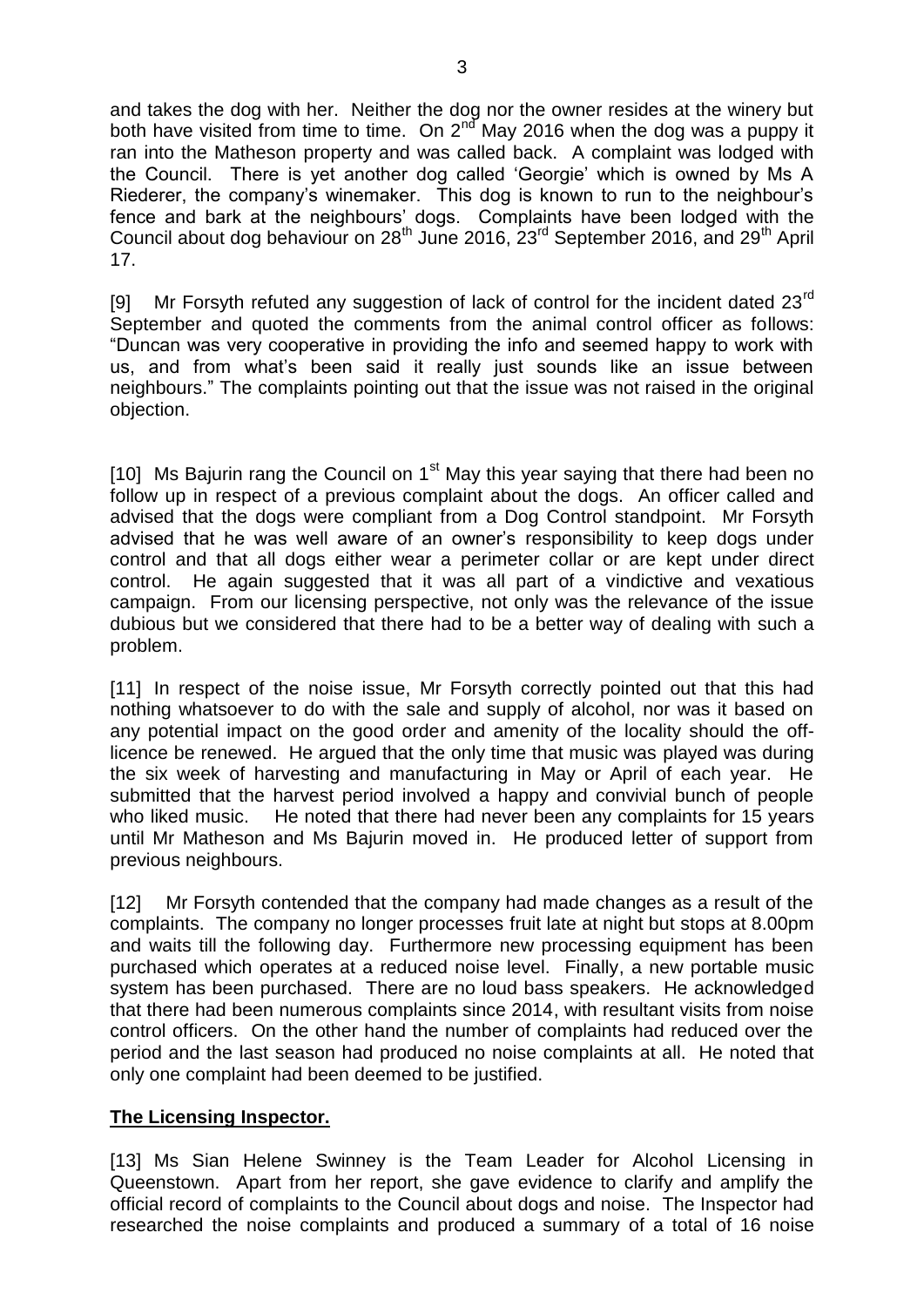complaints over the months of April and May in 2013. However, she could find no record of any complaints in 2014 or 2015. The summary of noise complaints is as follows:

| 5.4.2013(2)  | Loud stereo – stopped before arrival                          |
|--------------|---------------------------------------------------------------|
| 9.4.2013     | Complaint attended. No noise found                            |
| 10.4.2013(2) | Noise complaint. Large outdoor speaker found outside. Not on. |
| 11.4.2013    | Complaint loud stereo - not attended                          |
| 12.4.2013    | Loud stereo - not visited                                     |
| 17.4.2013(2) | Loud stereo – logged but not attended                         |
| 18.4.2103(2) | Loud Stereo - loud stereo - no action                         |
| 28.4.2013    | Loud stereo – no action                                       |
| 30.4.2013(2) | Loud stereo – logged but not attended                         |
| 5.5.2103     | Loud stereo – switched off - not attended                     |
| 13.5.2013    | Stereo music 'slightly' loud. Was turned down.                |

[14] The Inspector helpfully produced the Resource Consent document dated  $17<sup>th</sup>$ February 2006. This gave Mount Edward Wines Limited permission to undertake earthworks and redevelop and extend the existing winery and tasting facilities. There were no less than 25 conditions but importantly, two of the conditions related to noise levels as well as outside speakers.

### **The Objectors.**

[15] Ms Ana Bajurin and Mr Earl Matheson reside at 18 Coal Pit Road, a property that they have owned since December 2012. The winery was an operating business when they purchased their home. Ms Bajurin gave evidence and complained of harassment and threats since they had made their initial noise complaint directly to Mr Forsyth in February 2013.

[16] On that morning, the music was being played on a system that had both, bass and treble as well as volume. Mr Forsyth's reaction was less than sympathetic, although he subsequently wrote a letter of apology stating that he had not meant to be so abrupt and acknowledging that it was "a bit early for some banging music". He offered two phone numbers to ring and stated that they would try not to play too early or too late. He stated that the music would only happen for four weeks when they would be "working and playing hard".

[17] Ms Bajurin stated that she attempted to speak directly with Mr Forsyth from time to time but it became clear to her that he was starting to resent the calls and her texts, and at any event took little notice of their concerns. Accordingly they contacted the Council. However, they noted that the noise level seemed thereafter to escalate rather than reduce. In other words, she argued that the tension between themselves and Mr Forsyth had developed from that time.

[18] Eventually the objectors ceased calling the Council due to the number of times that a complaint would be made following which the noise would abate prior to the noise control officer arriving. She stated they were concerned about being charged for any future visit. The only alternative was to arrange for a professional assessment of the noise levels. No such assessment was undertaken although they did keep a diary of the noise nuisance from March until early June of this year. The document was produced and relates to sixteen days involving either music, or dogs or waving from the winery.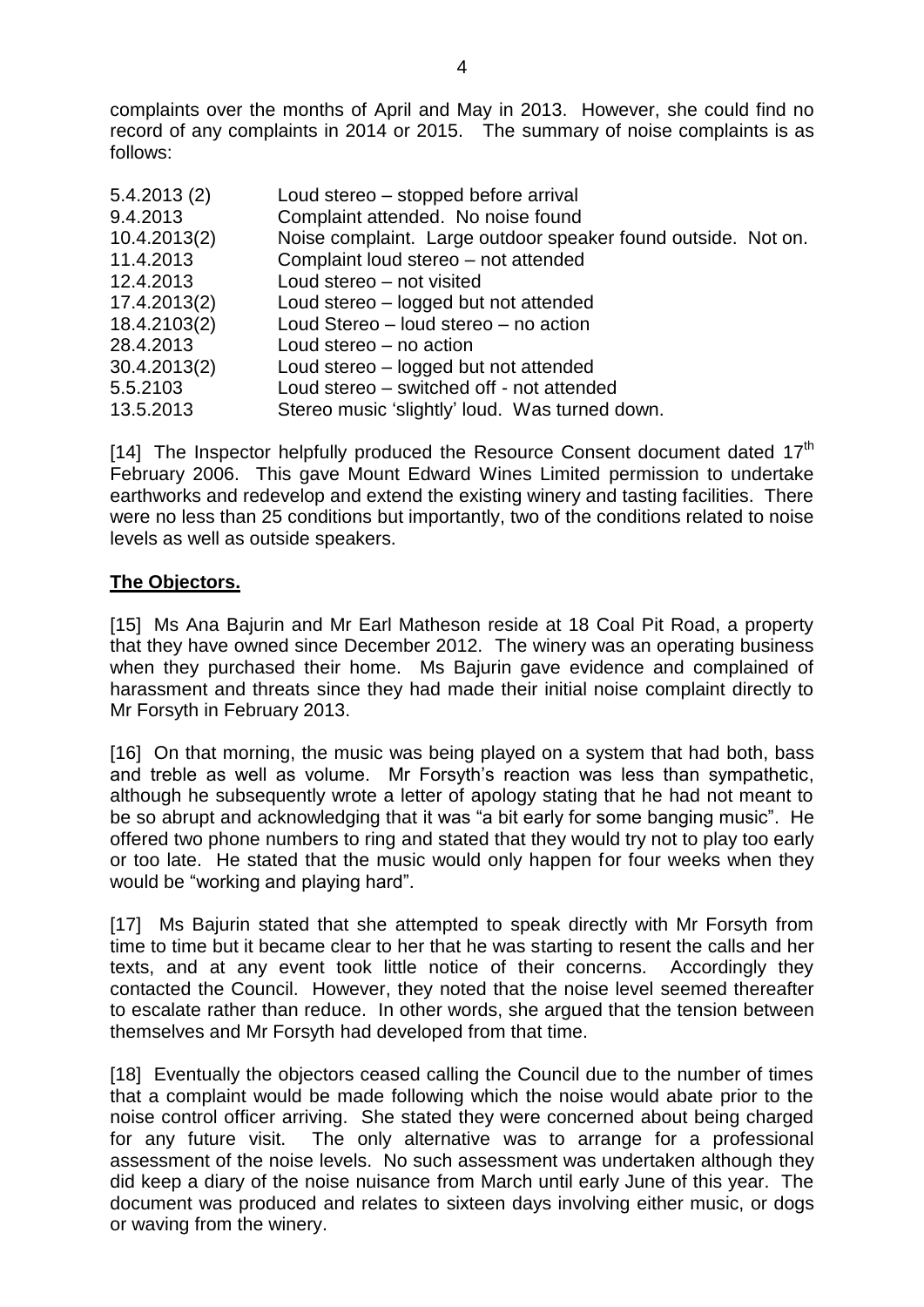[19] Ms Bajurin also complained of harassment from Mr Forsyth over a period of time once again escalating following the lodging of the objection to the renewal of the licence. This was reflected not only in the behaviour of dogs, but also characterised by inane waving and tooting of the car horn every time he saw them. She complained that since the filing of the objection the staff at the premises had started to follow his example of waving in a ridiculous fashion. For his part Mr Forsyth argued that he advised the staff to be pleasant and neighbourly. Either way he undertook that this aspect of the company's conduct towards its neighbour would cease.

[20] In summary, Ms Bajurin submitted that Mr Forsyth was unsuitable to hold a liquor licence, or manage or train staff, or even represent the wine industry in a professional and personal capacity. She said that she had tried to deal with the matters in various ways and that the objection to the licence renewal was the last resort. She submitted that the only reasonable outcome was;

- (a) No music to be heard beyond the boundaries of the winery from any source.
- (b) Immediate cessation of the waving behaviour by Mr Forsyth and staff.
- (c) Dogs to be kept under control at all times and not permitted to roam freely around the reserve.
- (d) No association or interaction between the winery, manager and staff without third party involvement.

## **The Committee's Decision and Reasons.**

[21] Pursuant to s. 131(1) of the Act we are required to have regard to the following matters when considering the application. (Note we have highlighted the criteria that could be considered to be relevant to these proceedings).

- *(a) the object of this Act;*
- *(b) the suitability of the applicant;*
- *(c) any relevant local alcohol policy;*
- *(d) the days on which and the hours during which the applicant proposes to sell alcohol;*
- *(e) the design and layout of any proposed premises;*
- *(f) whether the applicant is engaged in , or proposes on the premises to engage in, the sale of goods other than alcohol, low-alcohol refreshments, non-alcoholic refreshments, and food, and if so, which goods;*
- *(g) whether the applicant is engaged in, or proposes on the premises to engage in, the provision of services other than those directly related to the sale of alcohol, low-alcohol refreshments, and food, and if so, which services;*
- *(h) whether the applicant has appropriate systems, staff, and training to comply with the law;*
- *(i) any matters dealt with in any report from the Police, an inspector, or a Medical Officer of Health made by virtue of section 129;*
- *(j) whether (in its opinion) the amenity and good order of the locality would be likely to be increased, by more than a minor extent, by the effects of a refusal to renew the licence;*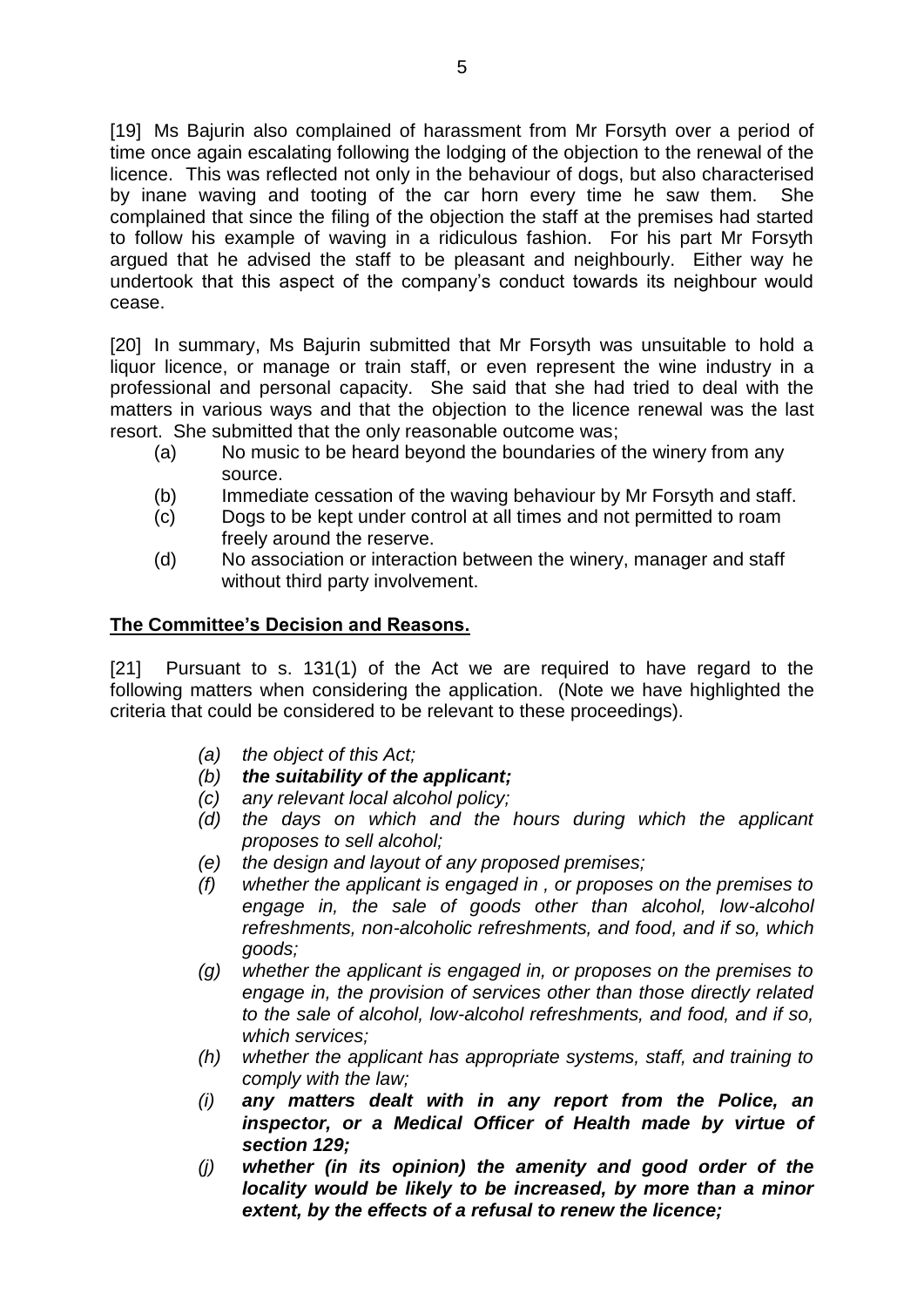#### *(k) the manner in which the applicant has sold (or as the case may be, sold and supplied), displayed, advertised, or promoted alcohol.*

[22] In coming to a decision in this matter we have been confronted by a number of difficulties. Initially it was thought that the objectors were concentrating on the amenity and good order of the locality. But the refusal to renew this off-licence would have no effect on the amenity and good order of the locality as described by the objectors. Such noise as is generated would continue as the production of wine takes place. Apparently the workers like to work to music. And whether the offlicence is granted or not, dogs may continue to roam.

[23] Secondly, there is the Resource Consent decision which governs the issue of noise. In particular Condition 24 provides that all commercial activity shall be conducted on the site so that noise levels do not exceed 50 dBA L10 during the daytime and 40 dBA L<sub>10</sub> and 70 dBA L<sub>max</sub> during night time. There are exemptions for agricultural machinery, wind machines, frost fighting devices and bird scaring devices and so on. Under Condition 22 there is further condition for the winery operations preventing outside speakers.

[24] There are resource management rules governing the way the company operates and noise is specifically regulated. While this may present the objectors with practical problems in terms of cost, there is a process that is available for the laying of complaints and the assessment of the veracity of such complaints. The consequences of breaching the resource consent conditions can be commercially devastating. The same reasoning applies to the control of dogs. There are rules and procedures and potential consequences if the rules are broken.

[25] The third difficulty is that the objectors have concentrated on the issue of the applicant's suitability, but it is Mr Forsyth's suitability that has become the issue. There is no way of knowing whether the company's directors are even aware of the allegations. It is our view that they should now be made aware.

[26] On a renewal application, it is up to an applicant to establish its suitability to continue to hold the licence in its present form. In *Page v Police* (unreported HC V Christchurch AP 84/98 24 July 1998) Panckhurst J commented on the issue of suitability in this way.

*"Section 13(1)(a) provides that the applicant for an on-licence must demonstrate his or her suitability. In other words what is required is a positive finding. That implies an onus upon the applicant to demonstrate suitability. Such suitability is not established in a vacuum but in the context of the particular case: for example, the place, the intended business (here in a difficult central city location), the nature of the business itself, the hours of operation and the intended activities, provide the basis for the assessment of the individual."* 

[27] What we are discussing here is a boutique winery which has been growing grapes and selling wine successfully for many years. It has never fallen foul of laws or regulations. It has been described as suitable by a Licensing Inspector. Wineries by their nature are not regarded as high risk in terms of the Act's object. Importantly there is no evidence before us to indicate that the directors have either encouraged or condoned Mr Forsyth's alleged behaviour.